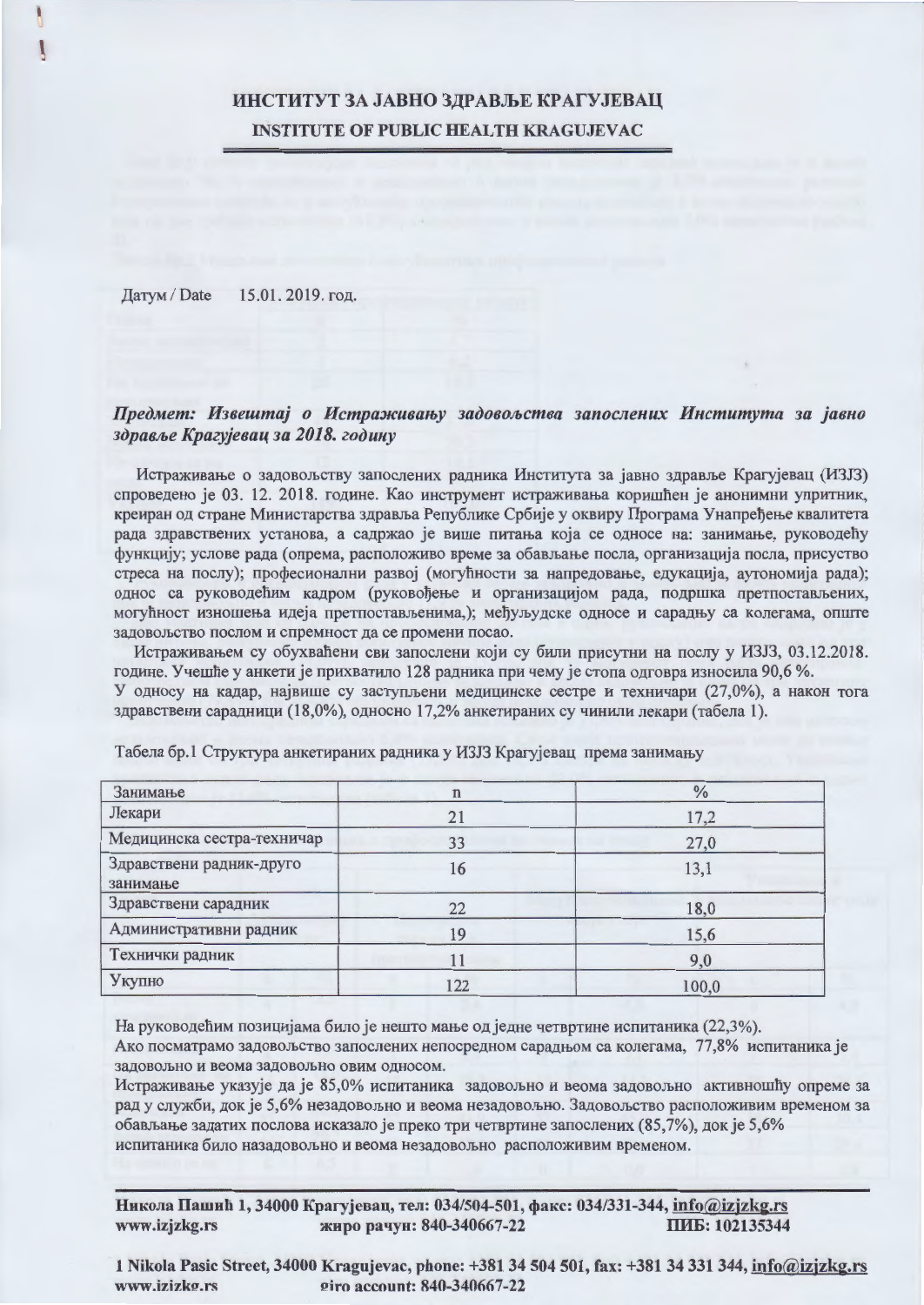#### ИНСТИТУТ ЗА ЈАВНО ЗДРАВЉЕ КРАГУЈЕВАЦ

### **INSTITUTE OF PUBLIC HEALTH KRAGUJEVAC**

Када је у питању финансијска надокнада за рад, својом месечном зарадом задовољно је и веома задовољно 76,1% анкетираних а незадовољно и веома незадовољно је 8,0% испитаних радника. Истарживање показује да је могућношћу професионалног развоја задовољно и веома задовољно нешто вше од две трећине испитаника (67,3%) а незадовољно и веома незадовољно 5,9% испитаника (табела  $2$ ).

Табела бр.2 Мишљење запослених о могућностима професионалног развоја

|                   | Могућност професионалног развоја |       |  |
|-------------------|----------------------------------|-------|--|
| Оцена             | n                                | $\%$  |  |
| Веома незадовољан | 2                                | 1,7   |  |
| Незадовољан       |                                  | 4,2   |  |
| Ни задовољан ни   | 20                               | 16,8  |  |
| незадовољан       |                                  |       |  |
| Задовољан         | 44                               | 37,0  |  |
| Веома задовољан   | 36                               | 30,3  |  |
| Не односи се на   | 12                               | 10,1  |  |
| мене              |                                  |       |  |
| Укупно            | 119                              | 100,0 |  |
|                   |                                  |       |  |
|                   |                                  |       |  |

Руковођењем и организацијом рада у установи веома задовољно и задовољно је 59,4% испитаника док је незадовољно и веома незадовољно 11,9 % анкетираних радника.

Део упитника који се односи на професионалне захтеве и однос руководећег кадра садржано је у више питања. Могућност избора сопственог начина рада (аутономија у послу) има нешто мања од три четвртине испитаника (74,0%), неодлучно је 13,0%, док ту могућност нема 6,6% анкетираних. Непосредном сарадњом са претпостављенима задовољно и веома задовољно је више од три четвртине испитаника (79,8%) док је 4,8% незадовољно и веома незадовољно овом сарадњом.

Задовољство непосредном сарадњом са колегама исказало је 77,8% анкетираних, док је тим односом незадовољно и веома незадовољно 6,4% испитаника. Своје идеје претпостављенима може да изнесе нешто мање од три четвртине радника (73,8%) док 16,7% сматра да нема ту могућност. Уважавање вредновања вашег рада задовољно је и веома задовољно 60,0% запослених, а незадовољно и веома незадовољно је 11,6% испитаника (табела 3).

| Оцена                          |                | Аутономија у<br>послу |                | Непосредна<br>сарадња са<br>претпостављеним |              | Могућност изношења<br>своје идеје |             | Уважавање и<br>вредновање вашег рада |  |
|--------------------------------|----------------|-----------------------|----------------|---------------------------------------------|--------------|-----------------------------------|-------------|--------------------------------------|--|
|                                | $\mathbf n$    | $\frac{0}{0}$         | $\mathbf n$    | $\frac{0}{0}$                               | $\mathbf n$  | $\%$                              | $\mathbf n$ | $\frac{0}{0}$                        |  |
| Веома<br>незадовољан           | $\overline{4}$ | 3,3                   | 3              | 2,4                                         | 6            | 4,8                               | 6           | 4,8                                  |  |
| Незадовољан                    | 4              | 3,3                   | 3              | 2,4                                         | 9            | 7,1                               |             | 5,6                                  |  |
| Ни задовољан ни<br>незадовољан | 16             | 13,0                  | 17             | 13,7                                        | 18           | 14,3                              | 36          | 28,8                                 |  |
| Задовољан                      | 55             | 44,7                  | 52             | 41,9                                        | 57           | 45,2                              | 38          | 30,4                                 |  |
| Веома задовољан                | 36             | 29,3                  | 47             | 37,9                                        | 36           | 28,6                              | 37          | 29,6                                 |  |
| Не односи се на                | 8              | 6,5                   | $\overline{2}$ | 1,6                                         | $\mathbf{0}$ | 0,0                               |             | 0,8                                  |  |

Табела бр.3 Мишљење запослених о професионалним захтевима на послу

Никола Пашић 1, 34000 Крагујевац, тел: 034/504-501, факс: 034/331-344, info@izjzkg.rs жиро рачун: 840-340667-22 ПИБ: 102135344 www.izjzkg.rs

1 Nikola Pasic Street, 34000 Kragujevac, phone: +381 34 504 501, fax: +381 34 331 344, info@izjzkg.rs www.izizkg.rs giro account: 840-340667-22